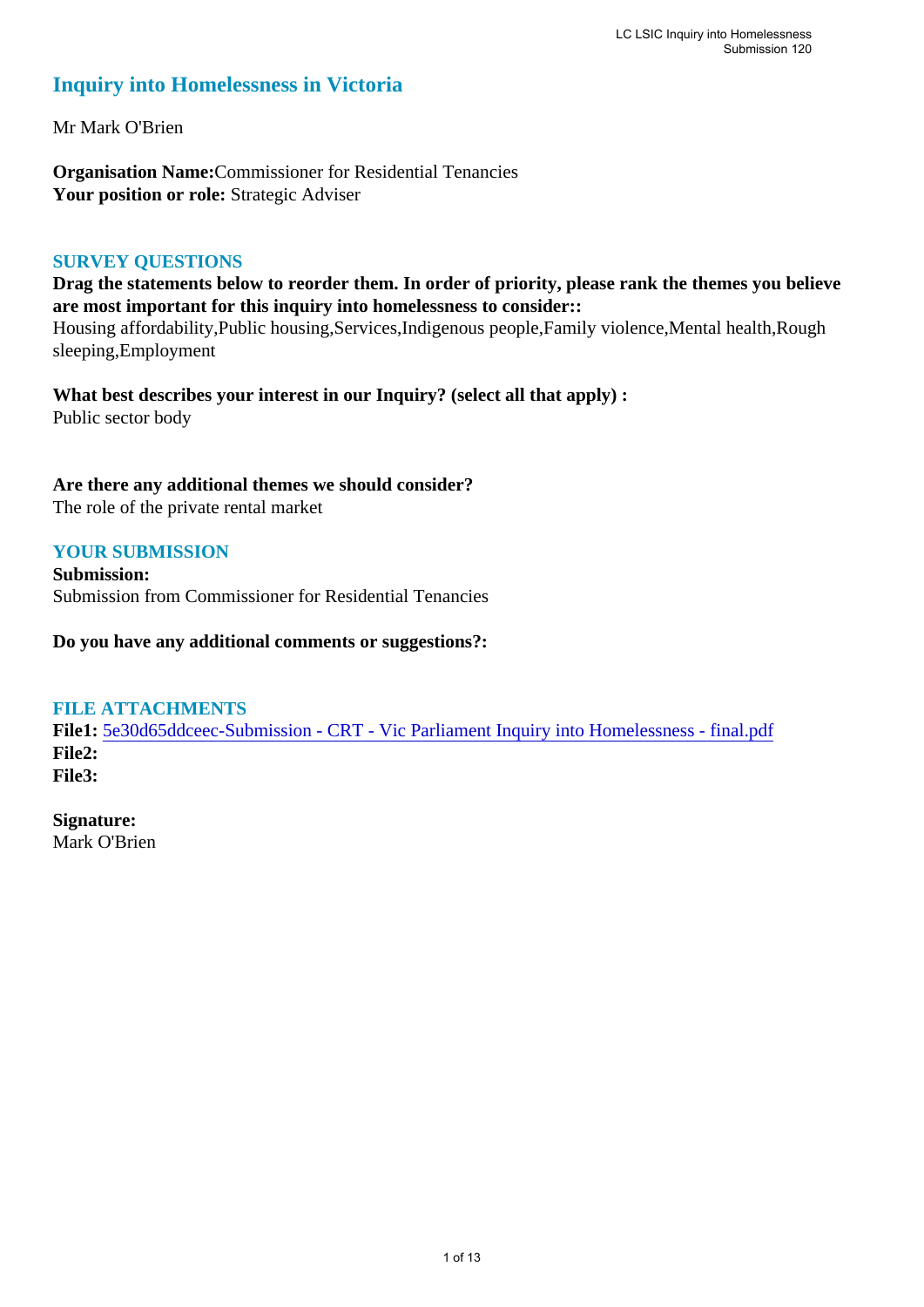### Commissioner for Residential Tenancies

# **Submission to Parliamentary Inquiry into homelessness in Victoria**

January 2020

The Commissioner for Residential Tenancies was established by the Victorian Government in September 2018 to provide independent advice about changes to renting laws, programs and services to improve rights, industry practices and tenants' experience across Victoria.

Our submission primarily focuses on the role of the private rental sector in contributing to homelessness or the risk of homelessness.

## Summary of Recommendations

The Victorian Government should:

- 1. Ensure that the 'housing first' approach is supported and assured through funding and delivery of homelessness services.
- 2. Develop an action plan in collaboration with the community services sector that includes specific strategies to reduce the risk of homelessness from the private rental market including at least:
	- a. addressing access barriers for some cohorts at risk of homelessness through expanding private rental access and brokerage programs. Brokerage programs have the added benefit of reducing industry prejudice.
	- b. increasing the amount and flexibility of financial assistance available to vulnerable renters experiencing housing insecurity from short-term financial hardship
	- c. increasing statutory incomes and rent assistance to improve the broad affordability problems in the rental market
	- d. continued reform of the residential tenancies laws to improve private rental security by tracking and limiting evictions and mitigating excessive rent increases
	- e. directly addressing overcrowding as a key risk of homelessness
	- f. more effective compliance and monitoring of private rooming houses (and some long-stay caravan parks) to reduce the exploitation of vulnerable residents who are locked out of the mainstream rental market
- 3. Develop a clear plan for creating the additional social housing dwellings needed to address current demand and to keep pace with future population growth.

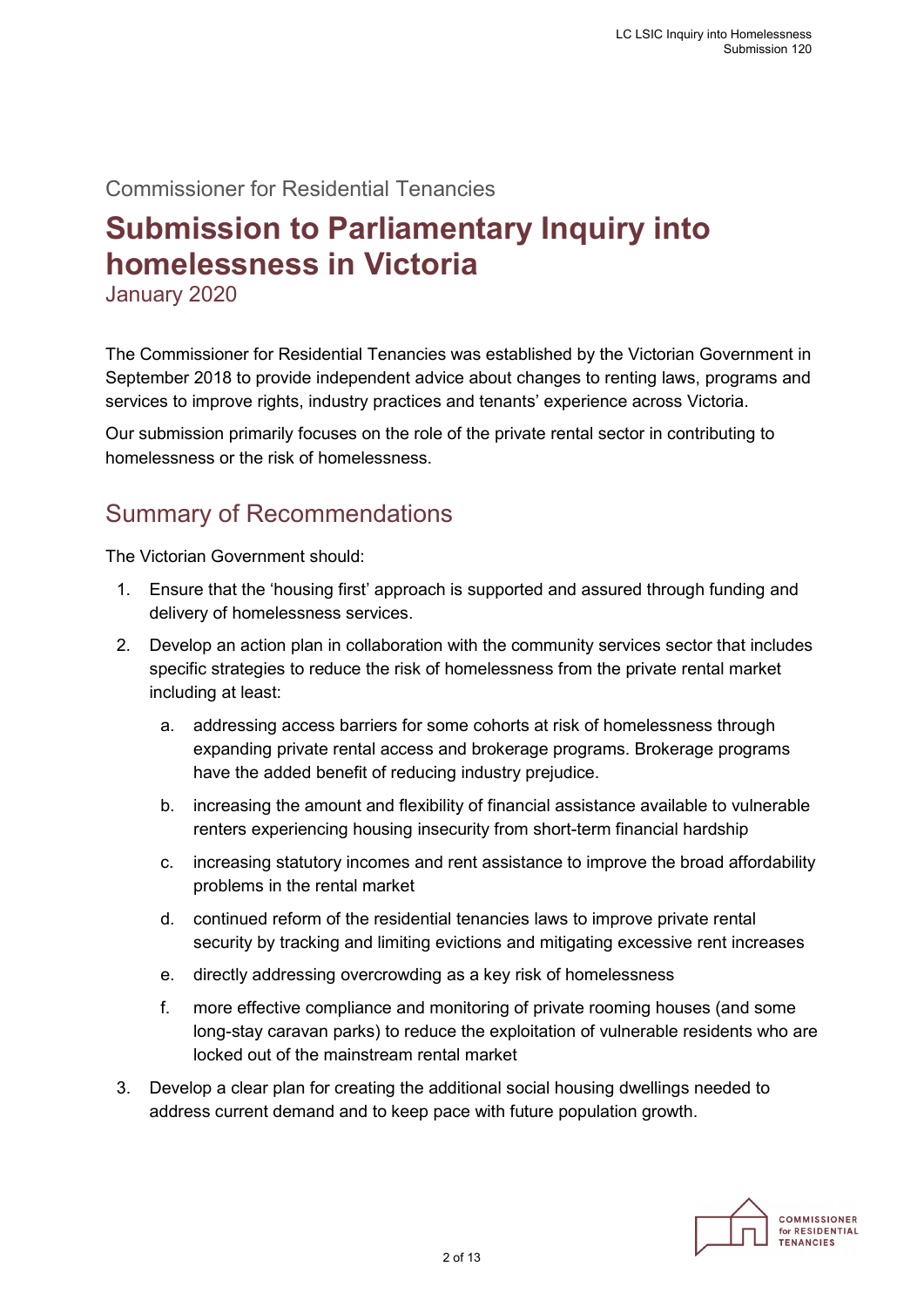- 4. Develop a long-term plan for funding and commissioning support services for homeless Victorians and those at risk of homelessness to address current demand and keep pace with population growth including at least:
	- a. establishing a support-based program for at risk tenancies in the private rental market (like the current Tenancy Plus program for social housing tenancies) including the availability of flexible funding to meet diverse client needs
	- b. broadening the current tenancy rights program funded by Consumer Affairs Victoria and ensuring effective integration with the proposed support-based program

## **Background**

On 7 June 2019, the Legislative Council in Victoria agreed to the following motion:

That this House requires the Legal and Social Issues Committee to inquire into, consider and report, within 12 months, on the state of homelessness in Victoria, and in particular, the Committee should —

- 1. provide an independent analysis of the changing scale and nature of homelessness across Victoria;
- 2. investigate the many social, economic and policy factors that impact on homelessness; and
- 3. identify policies and practices from all levels of government that have a bearing on delivering services to the homeless.

# The scale of homelessness in Victoria

The scale of homelessness is deeply concerning in a prosperous country such as Australia. In Victoria there were:



persons were counted as homeless on Census night in Victoria in 20[1](#page-2-0)6.<sup>1</sup>

persons who were homeless at first presentation to specialist homelessness services in Victoria in [2](#page-2-1)018/19.<sup>2</sup>

additional persons who were at risk of homelessness at first presentation to specialist homelessness services in Victoria in 2018/19.<sup>3</sup>

<span id="page-2-3"></span>In addition to the assistance provided by specialist homelessness services, there was an average of **105** requests for assistance per day that were **not** met.[4](#page-2-3)

- <span id="page-2-0"></span><sup>1</sup> ABS, Census of Population and Housing 2016, Estimating Homeless, Table 2.3
- <span id="page-2-1"></span><sup>2</sup> AIHW, Specialist Homelessness Services Data, Table Clients.25
- <span id="page-2-2"></span>3 AIHW, Specialist Homelessness Services Data, Table Clients.25

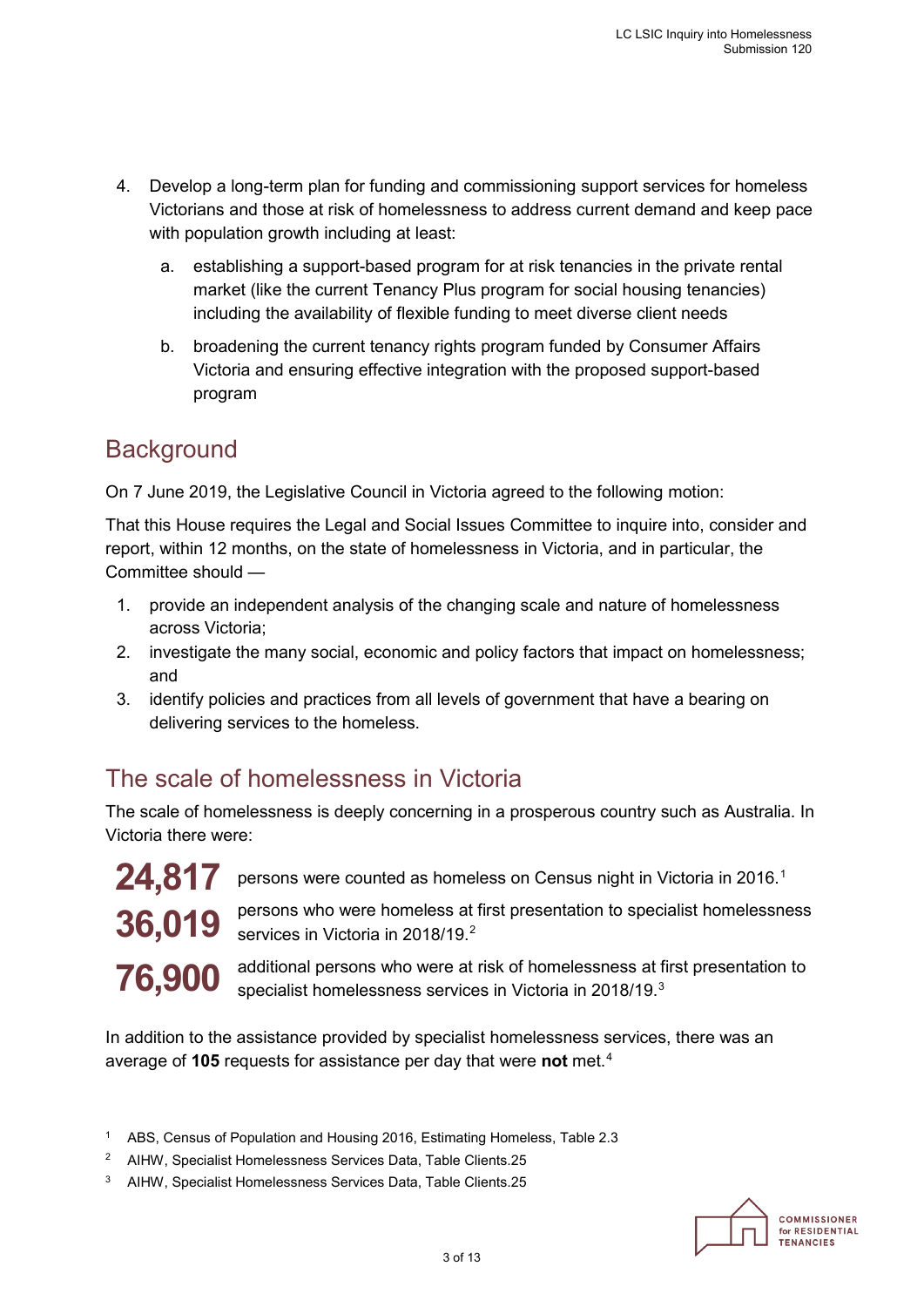The demographic profile of homeless people or those at risk of homelessness was never as narrow as the popular image of the isolated, generally alcoholic, older male.

Figure 1 in Attachment A shows the trends in demographic profile for those assisted by specialist homelessness services since 2011-12. Figure 2 in Attachment A shows the trends in geographic profile for those clients assisted by specialist homelessness service since 2011- 12. In summary:

- there is a proportionally significant increase in the number of clients experiencing **family violence** and those with a **mental health problem**
- there is a proportionally significant increase in clients presenting from **major cities** in Victoria

For those people counted as homeless at the 2016 Census:

- **21.7%** (c. 5,400 persons) were 18 years old or less
- **13.3%** (c. 3,300 persons) were 55 years or older
- **42%** (c.10,430 persons) were female

### Most people enter homelessness services from the private rental sector

of clients who received support from specialist homelessness services in  $\rm 47.5~\%$  $\rm 47.5~\%$  $\rm 47.5~\%$  of clients who received support from specialist homelessness services in a victoria in 2018-19 were living in private rental housing at presentation.<sup>5</sup>

While most households can manage in the private rental market, the private market does not provide appropriate housing for a large cohort of vulnerable renters.

The most useful proxy for vulnerability is low-income but vulnerability can also be associated with other characteristics of disadvantage such as disability, language proficiency or mental health.<sup>[6](#page-3-1)</sup> Low income is generally defined as those incomes in the bottom 40 per cent of the income range.[7](#page-3-2)

Adverse private rental events are common for vulnerable renters in the private market due to a range of market factors including:

**Unaffordability:** The most recent data form the Rental Report in Victoria shows that only 7.2 per cent of lettings in metropolitan Melbourne were affordable for a household on a pension or benefit or equivalent wages in the September quarter 2019.<sup>[8](#page-3-3)</sup> Most of the affordable lettings in

- 4 AIHW (2019) Fact Sheet: Specialist homelessness services 2018-19 Vic
- <span id="page-3-0"></span>5 AIHW, Specialist Homelessness Services Data, Table Clients.25
- <span id="page-3-1"></span>6 Productivity Commission, Report on Government Services 2019. p.42 [Data retrieved from <https://www.pc.gov.au/research/ongoing/report-on-government-services/2019/housing-and-homelessness> on 9 January 2020]
- <span id="page-3-2"></span><sup>7</sup> Productivity Commission, Report on Government Services 2019, p.44
- <span id="page-3-3"></span><sup>8</sup> DHHS, Affordable Lettings by Local Government Area, September quarter 2019. [Data retrieved from <https://www.dhhs.vic.gov.au/publications/rental-report> on 9 January 2020.]



COMMISSIONER for RESIDENTIAL **TENANCIES**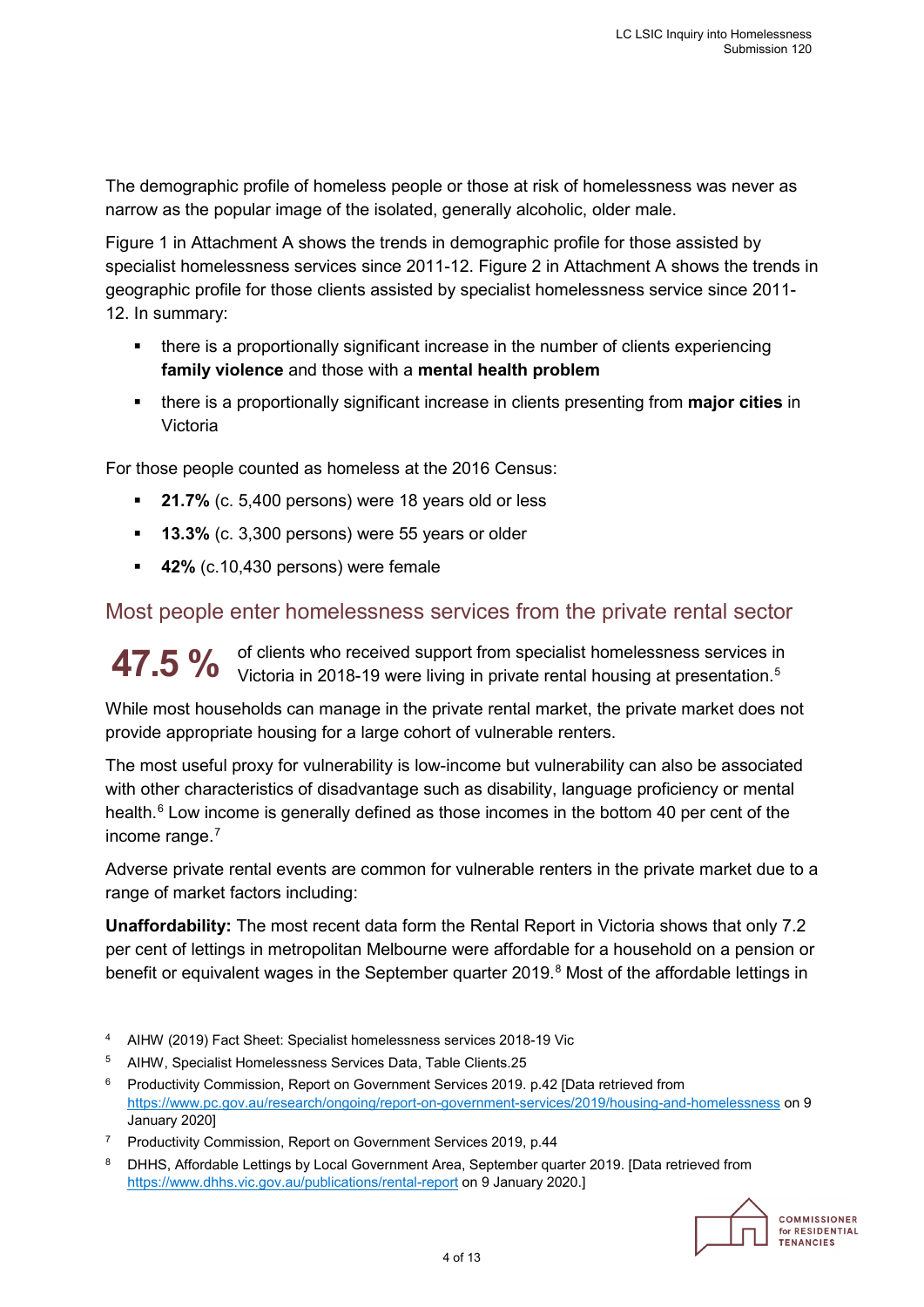metropolitan Melbourne were in the fringe LGA's.<sup>[9](#page-4-0)</sup> Figure 3 in Attachment A shows the long term trend in affordable lettings for both metro and non-metro lettings since the March quarter 2000. In the alternative of finding affordable rental housing, 39 per cent of CRA recipients in Victoria in 2018 (c. 113,940 recipients) were in 'housing stress'.<sup>[10](#page-4-1)</sup> In metropolitan Melbourne, 43 per cent of CRA recipients were in 'housing stress'.<sup>[11](#page-4-2)</sup>

**Insecurity:** The average length of tenancy remains relatively short at 20 months for metropolitan Melbourne and 18 months for non-metropolitan Victoria.<sup>[12](#page-4-3)</sup> There were also more than 22,360 applications for possession (eviction) to the Victorian Civil and Administrative Tribunal in 2018/19. $^{\rm 13}$  $^{\rm 13}$  $^{\rm 13}$  A large majority (87 per cent) of those applications were for rent arrears demonstrating the strong nexus between affordability and insecurity.

**Unsuitability:** Unsuitability includes several factors that may make a rented premises unsafe or unsuitable including overcrowding or the physical quality of the dwelling. About 8,900 (or 36 per cent) of persons counted as homeless at the 2016 Census were living in severely 'crowded' dwellings.[14](#page-4-5) A further 19,780 persons were identified by the Census as living in other 'crowded' dwellings.<sup>[15](#page-4-6)</sup> Rented premises are more likely to be in serious disrepair than owner occupied premises.<sup>[16](#page-4-7)</sup> The most recent available data from the Australian Housing Conditions Dataset estimated that 21 per cent of private rental dwellings in Victoria had serious structural problems (compared to about 12 per cent of owner occupied dwellings). [17](#page-4-8) As noted above, most of the affordable private rental lettings are in fringe suburbs with lower social amenity (poor access to jobs, transport and services) demonstrating the nexus between affordability and suitability. Many lower cost rental dwellings lack basic facilities and thermal efficiency increasing the cost of maintaining the home and reducing the benefit of lower rent.

This situation has been aptly summed up by the Productivity Commission:

Vulnerable renters are more likely to incur severe consequences from adverse private rental market events, such as from involuntary moves, or broader struggles with affordability. These can include falling into marginal housing, homelessness or

<span id="page-4-0"></span>9 ibid.

<span id="page-4-1"></span><sup>10</sup> Productivity Commission, Report on Government Services 2019, p.4

<span id="page-4-2"></span> $11$  ibid.

- <span id="page-4-3"></span><sup>12</sup> DHHS, Rental Report September quarter 2019. [Retrieved from [https://www.dhhs.vic.gov.au/publications/rental](https://www.dhhs.vic.gov.au/publications/rental-report)[report](https://www.dhhs.vic.gov.au/publications/rental-report) on 9 January 2020.]
- <span id="page-4-4"></span>13 VCAT Annual Report 2018-19, p.57

<span id="page-4-5"></span> $14$  ibid.

- <span id="page-4-6"></span> $15$  ibid.
- <span id="page-4-7"></span>16 Baker, E., Daniel, L., Bentley, R., Pawson, H., Stone, W., Rajagopalan, P., Hulse, K., Beer, A., London, K., Zillante. & Randolph, B. (2018), The Australian Housing Conditions: Technical Report, The University of Adelaide – Healthy Cities Research, Adelaide, South Australia.

<span id="page-4-8"></span>17 ibid.



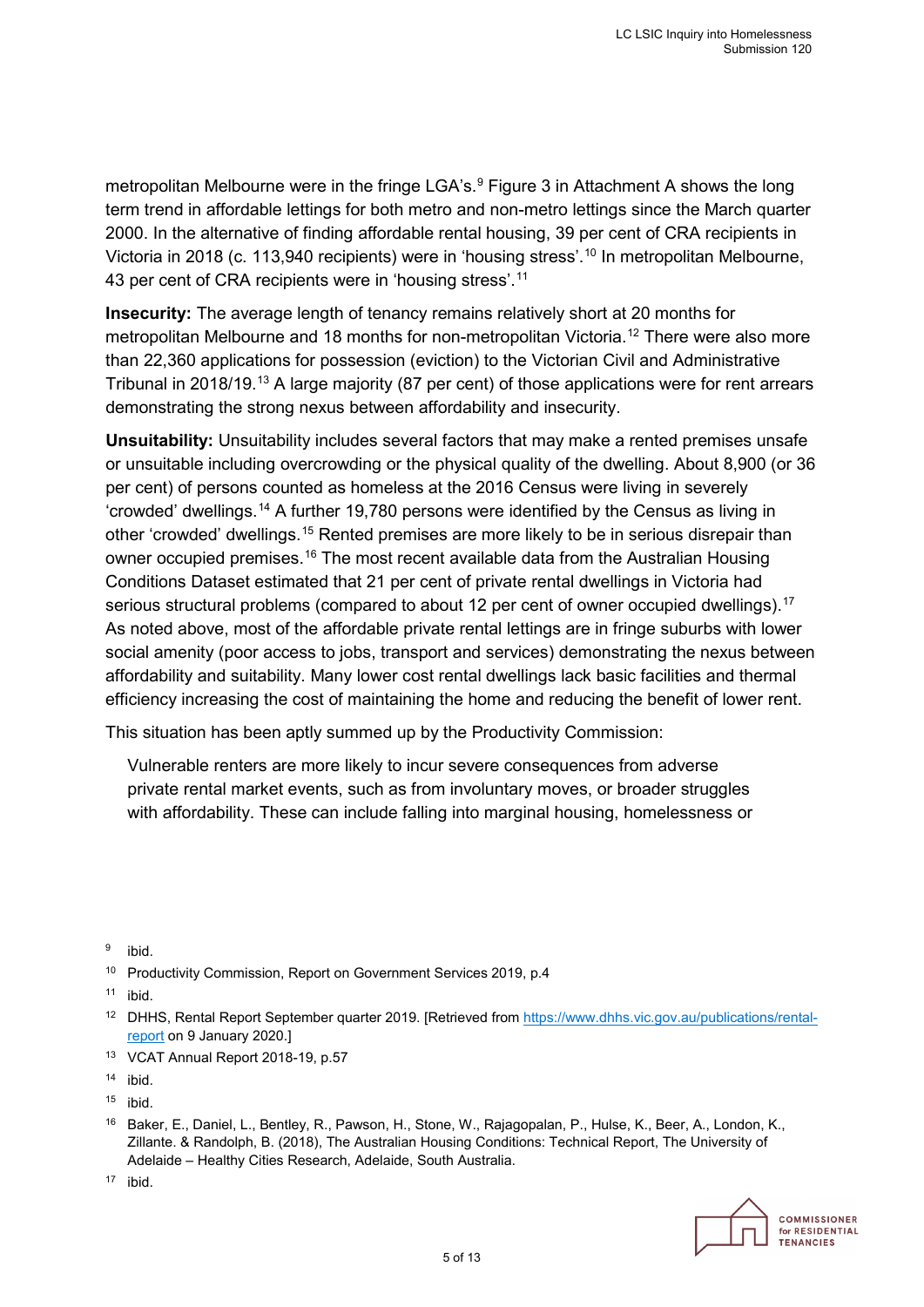overcrowding (with rates of overcrowding particularly high among Indigenous households).[18](#page-5-0)

There are also significant **access barriers** to the private rental market for some vulnerable cohorts. Access barriers in the private rental market prolong the experience of homelessness.

The high transaction costs of moving between tenancies (for example, the need to provide the equivalent of eight weeks rent as bond and rent in advance) are prohibitive for many lowincome renters.

Gate keepers such as real estate agents and private landlords make formal and informal risk assessments that disadvantage many prospective renters. Formal risk assessments include a rental history obtained from a tenant database. Informal assessments may be based on prejudice or unlawful discrimination.

### Most people exit homelessness services to the private rental sector

of clients who received support from specialist homelessness services in **50.7** % Of clients who received support from specialist homelessness services in Victoria in 2018-19 were exited from support into private rental housing.<sup>19</sup>

Most people coming out of homelessness will enter private rental, with a much smaller number (c. 13 per cent) going into social housing. Many of the people exiting specialist homelessness services can access the private rental market and be able to sustain their private market tenancies. However, there simply isn't enough social housing available for exiting clients who will be vulnerable private renters.

Access to the social housing system is chronically bottlenecked. At 30 June 2019 there were 42,723 applications for long-term social housing on the Victorian Housing Register.<sup>20</sup> 22,723 applicants on the Register are in priority categories signifying urgent or immediate need.<sup>[21](#page-5-3)</sup> There was a further 7,307 applications at 30 June 2019 for transfers within the social housing system.<sup>22</sup>

Figure 4 in attachment A shows the recent trend in clients of specialist homelessness services in Victoria. The increase in clients to specialist homelessness services in Victoria since 2014- 15 is a product of an increasing number of *returning clients* rather than an increase in *new clients*. At face value, this trend is concerning and requires deeper exploration to identify the key cohorts affected and the underlying causes of return presentations.



<span id="page-5-0"></span><sup>&</sup>lt;sup>18</sup> Productivity Commission, Vulnerable Private Renters: Evidence and Options, September 2019, p.4

<span id="page-5-1"></span><sup>19</sup> AIHW, Specialist Homelessness Services Data, Table Clients.25

<span id="page-5-2"></span> $20$  DHHS. Housing assistance - Additional service delivery data 2018-19 [Retrieved from <https://www.dhhs.vic.gov.au/publications/annual-report-department-health-and-human-services> on 10 January 2020.]

<span id="page-5-3"></span> $21$  ibid.

<span id="page-5-4"></span> $22$  ibid.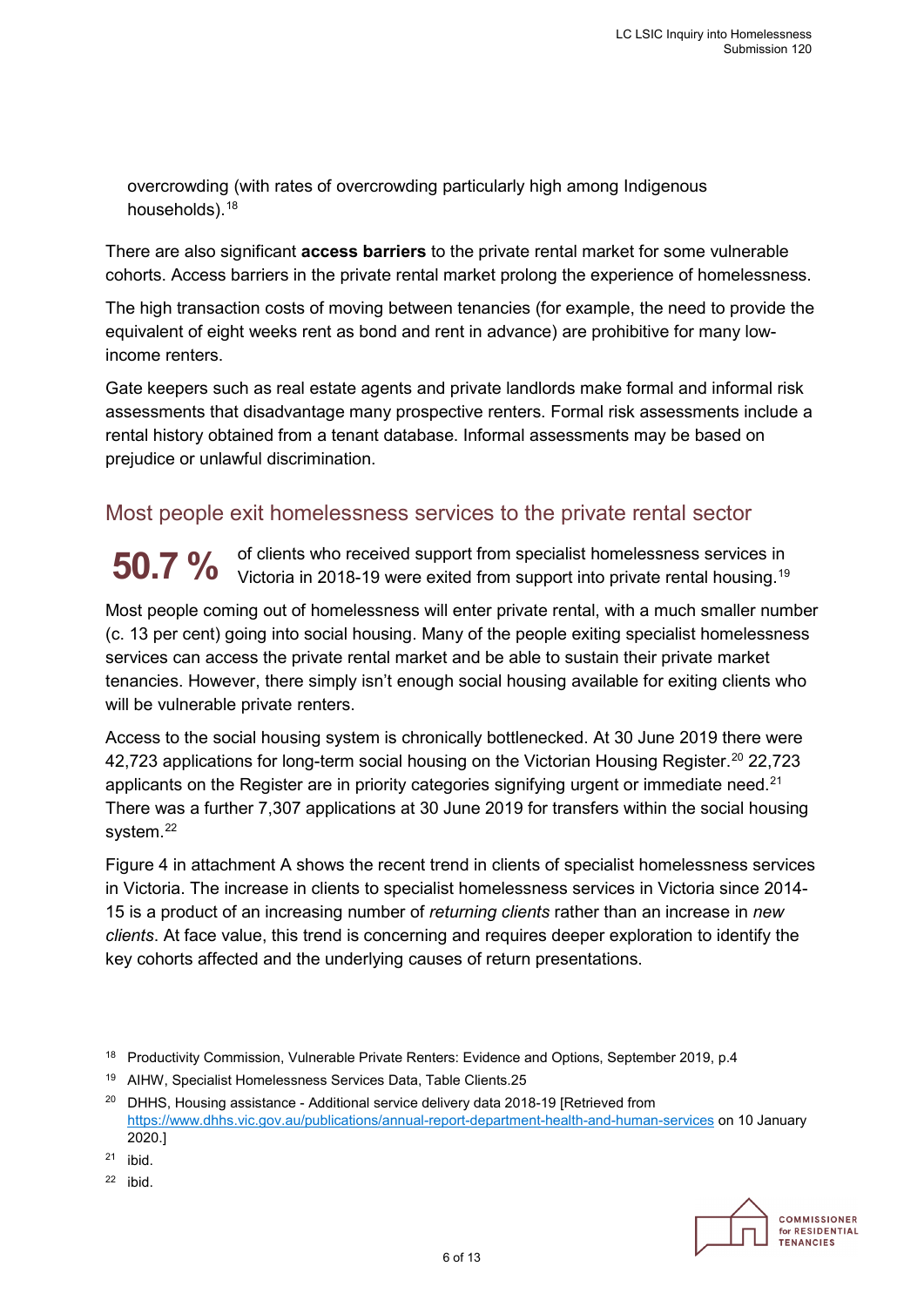### Breaking the cycle

The solutions to homelessness are well known and often demonstrated. There are some simple principles which successful efforts to address homelessness are based on.

### **1. Clearly adopting the 'housing first' approach.**

It needs to be acknowledged that stable housing is the foundation on which any successful intervention into homelessness must be built. Individual problems and client characteristics can rarely if ever be addressed in the absence of stable housing.

**The Victorian Government should ensure that the housing first approach is supported and assured through funding and delivery of homelessness services.**

### **2. Acknowledging the limits of the private market.**

Given the structural factors at work in the private rental sector, it is inconceivable that homelessness will be addressed by continued or increased reliance on that sector. The private rental sector cannot provide stable housing for most vulnerable households.

However, some reliance on the private rental market will be necessary while better solutions are pursued. There are ameliorations that are possible to address private market failures including:

- addressing access barriers for some cohorts at risk of homelessness through expanding private rental access and brokerage programs. Brokerage programs have the added benefit of reducing industry prejudice.
- increasing the amount and flexibility of financial assistance available to vulnerable renters experiencing housing insecurity from short-term financial hardship
- increasing statutory incomes and rent assistance to improve the broad affordability problems in the rental market
- continued reform of the residential tenancies laws to improve private rental security by tracking and limiting evictions and mitigating excessive rent increases
- directly addressing overcrowding as a key risk of homelessness
- **numore effective compliance and monitoring of private rooming houses (and some long-stay** caravan parks) to reduce the exploitation of vulnerable residents who are locked out of the mainstream rental market

### **The Victorian Government should develop an action plan in collaboration with the community services sector that includes specific strategies to reduce the risk of homelessness from the private rental market.**

Such a strategy would include but not be limited to the measures noted above. The Fairer Safer Housing rental reforms create a strong foundation for further work. The impact of these

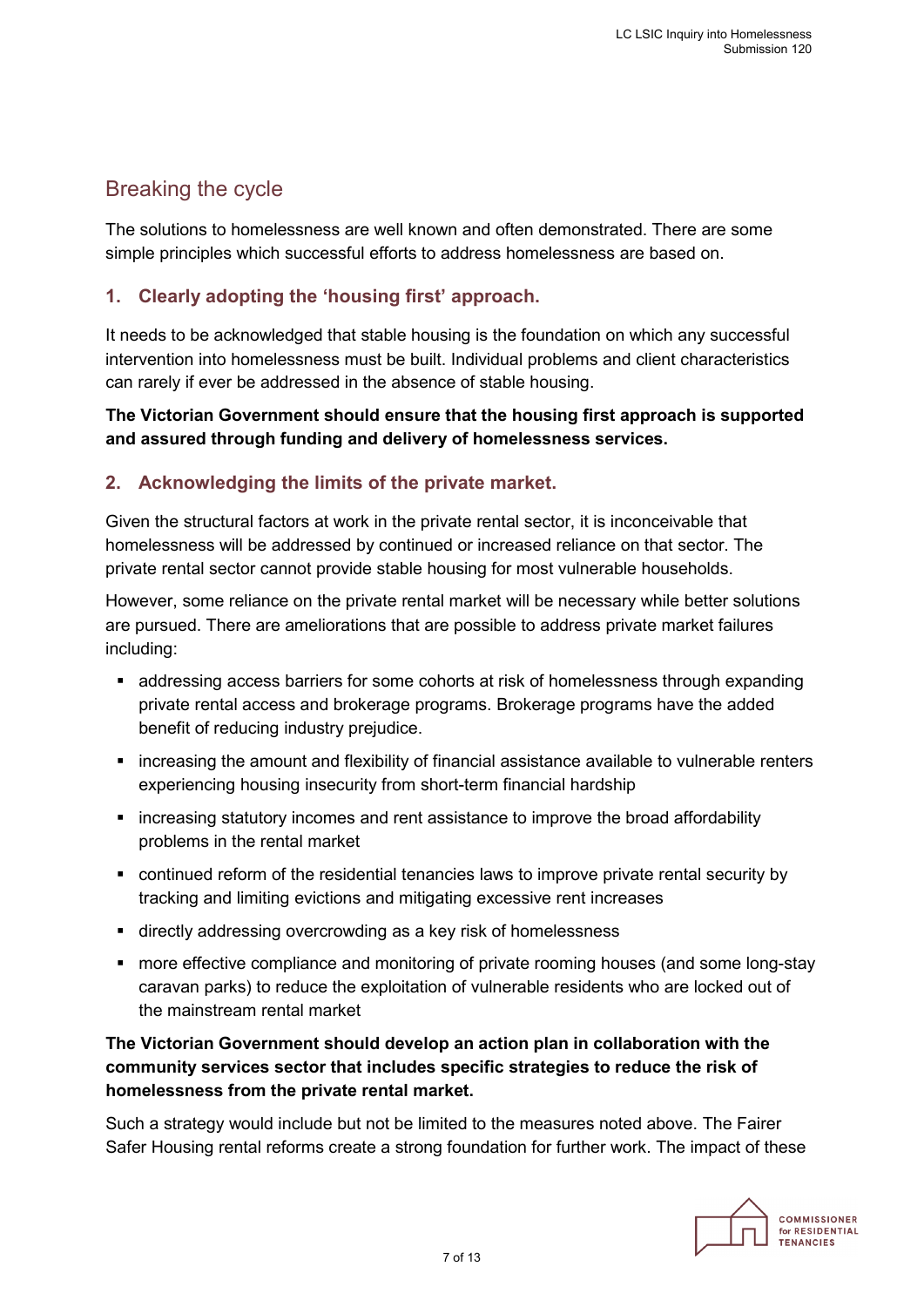reforms needs to be monitored to identify any impact on presentations to specialist homelessness services.

### **3. Creating an adequate supply of affordable housing.**

No approach to homelessness can succeed without investment in social housing. Social housing directly addresses the major limitations of the private rental sector through affordable rents and secure tenure.

Community-based transitional housing is also a preferable approach to medium-term housing assistance than continued reliance on warehousing in the private rooming house sector or overcrowding in the mainstream market.

**The Victorian Government should develop a clear plan for creating the additional social housing dwellings needed to address current demand and to keep pace with future population growth.**

#### **4. Providing the necessary social and service supports to assist people to maintain their housing and address any underlying problems.**

While bricks and mortar are a necessary condition for stable housing, for many vulnerable renters supports services are essential to sustain their housing and reduce the risk of further homelessness.

Support services currently operate across a broad range of needs and providers of various scale and approach. The funding arrangements and deliverables for such services are often opaque.

There have been many efforts to integrate support services with housing provision and this remains a challenge. This challenge is further hampered by the terms and conditions of some support provision such as predefined periods of support that do not align with ongoing needs.

The broad principal applied to support services should be that a person in need can access the level and type of support required for the period that the need remains. Ongoing support may be required for some individuals to minimise the risk of further homelessness.

This raises a broader issue about whether it would be more effective to generalise effective support services rather than maintaining boutique or limited services for specific cohorts or situations.

### **The Victorian Government should develop a long-term plan for funding and commissioning support services for homeless Victorian to address current demand and keep pace with population growth.**

In the short-term support services can be improved by:

 establishing a support-based program for at risk tenancies in the private rental market (like the current Tenancy Plus program for social housing tenancies) including the availability of flexible funding to meet diverse client needs



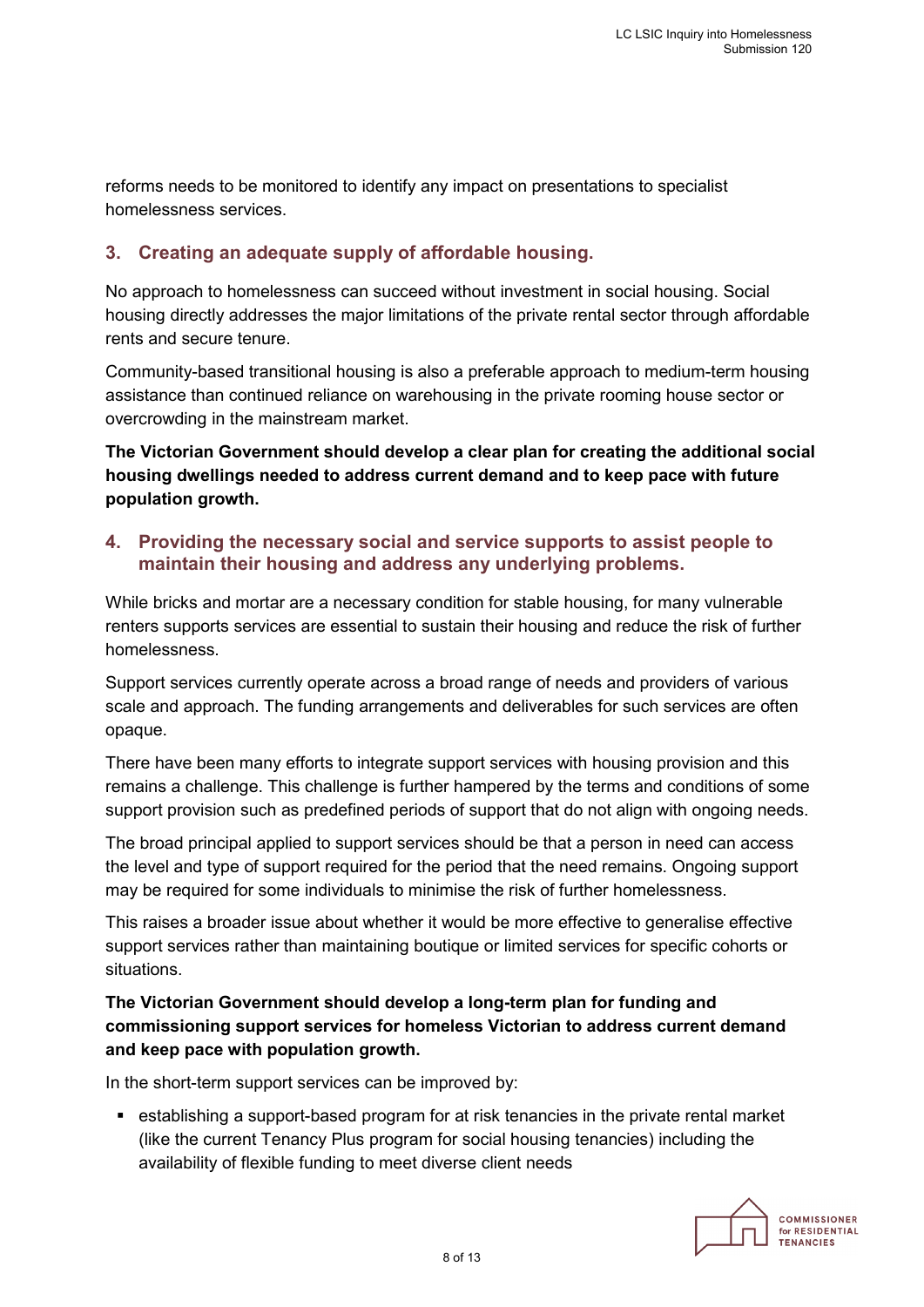**• broadening the current tenancy rights program funded by Consumer Affairs Victoria and** ensuring effective integration with the proposed support-based program

When homelessness has been effectively responded to, it has been with a mixture of increasing rights and protections for private renters with an emphasis on the most vulnerable, building social housing that is targeted according to need, and high-quality support services. This needs to be aligned with broader social reform such as decent wages, job security and the social welfare system.

To address homelessness effectively will require a substantial investment of time and money from the Victorian Government and the Commonwealth.

(end)

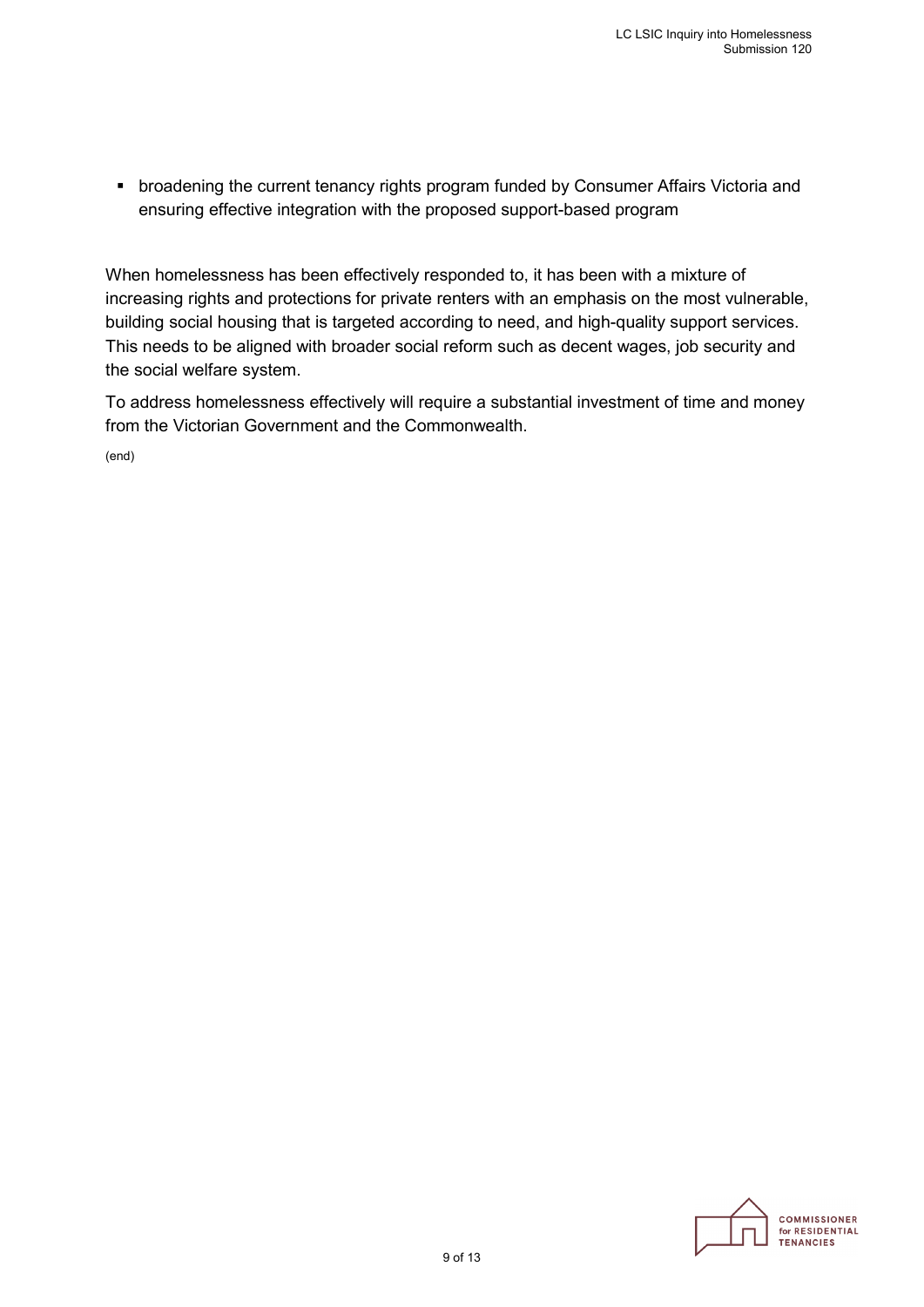# Attachment A: Charts



#### **Figure 1: Demographic profile of SHS clients from 2011-12**



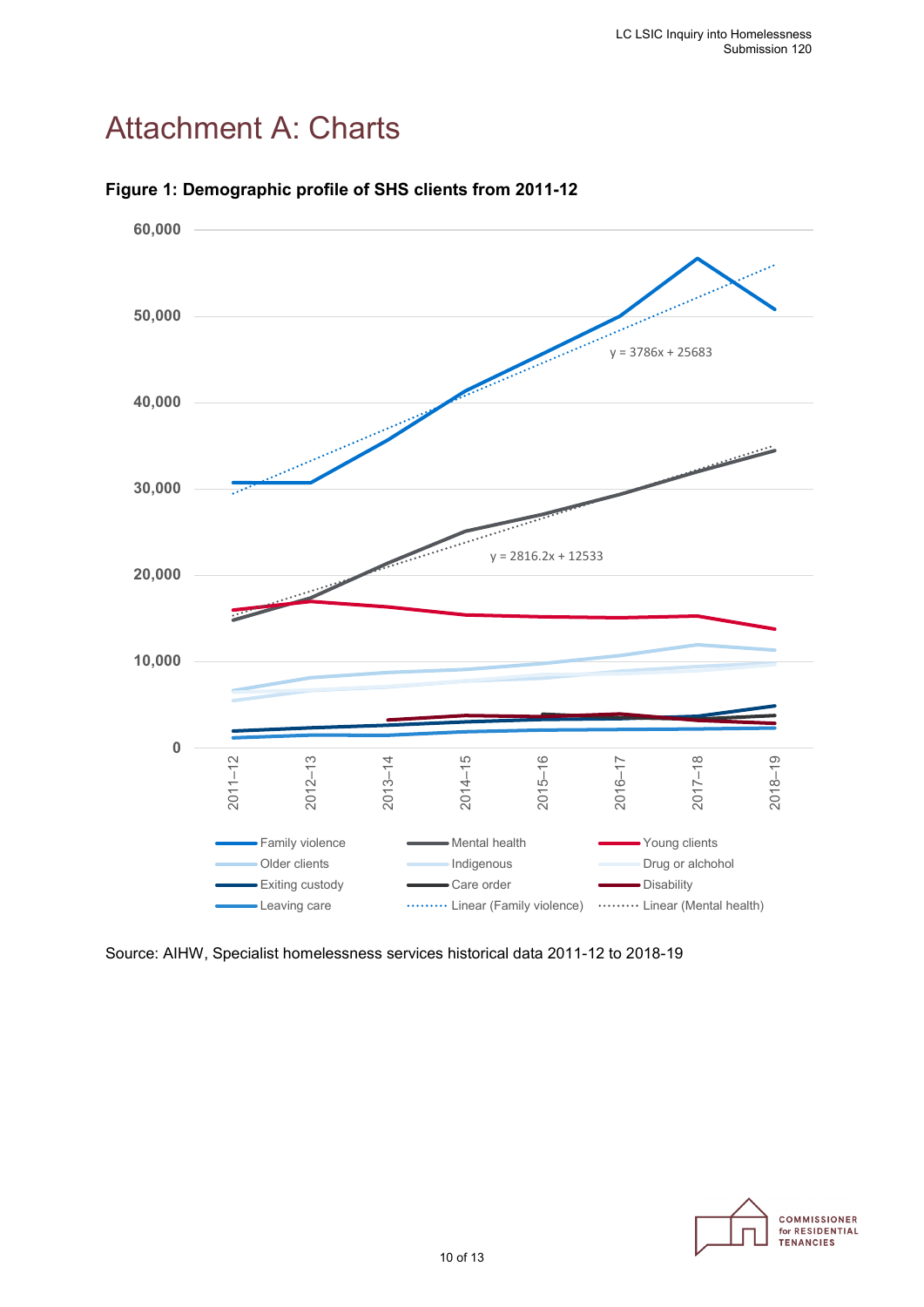

### **Figure 2 Geographic profile of SHS clients from 2011-12**

Source: AIHW, Specialist homelessness services historical data 2011-12 to 2018-19

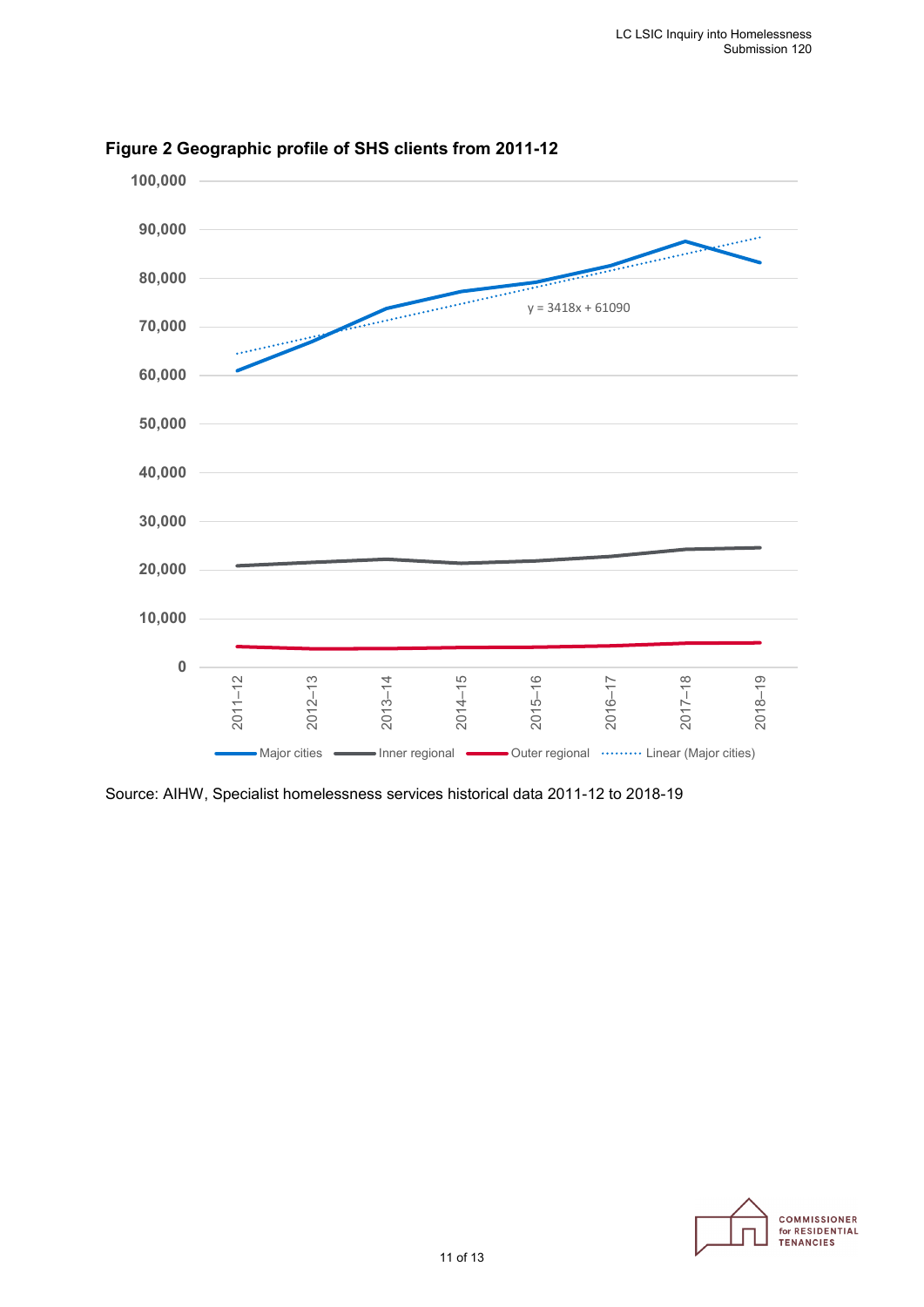



Source: DHHS, Affordable Lettings by Local Government Area, September quarter 2019. [Data retrieved from [https://www.dhhs.vic.gov.au/publications/rental-report on 9 January 2020.](https://www.dhhs.vic.gov.au/publications/rental-report%20on%209%20January%202020)]